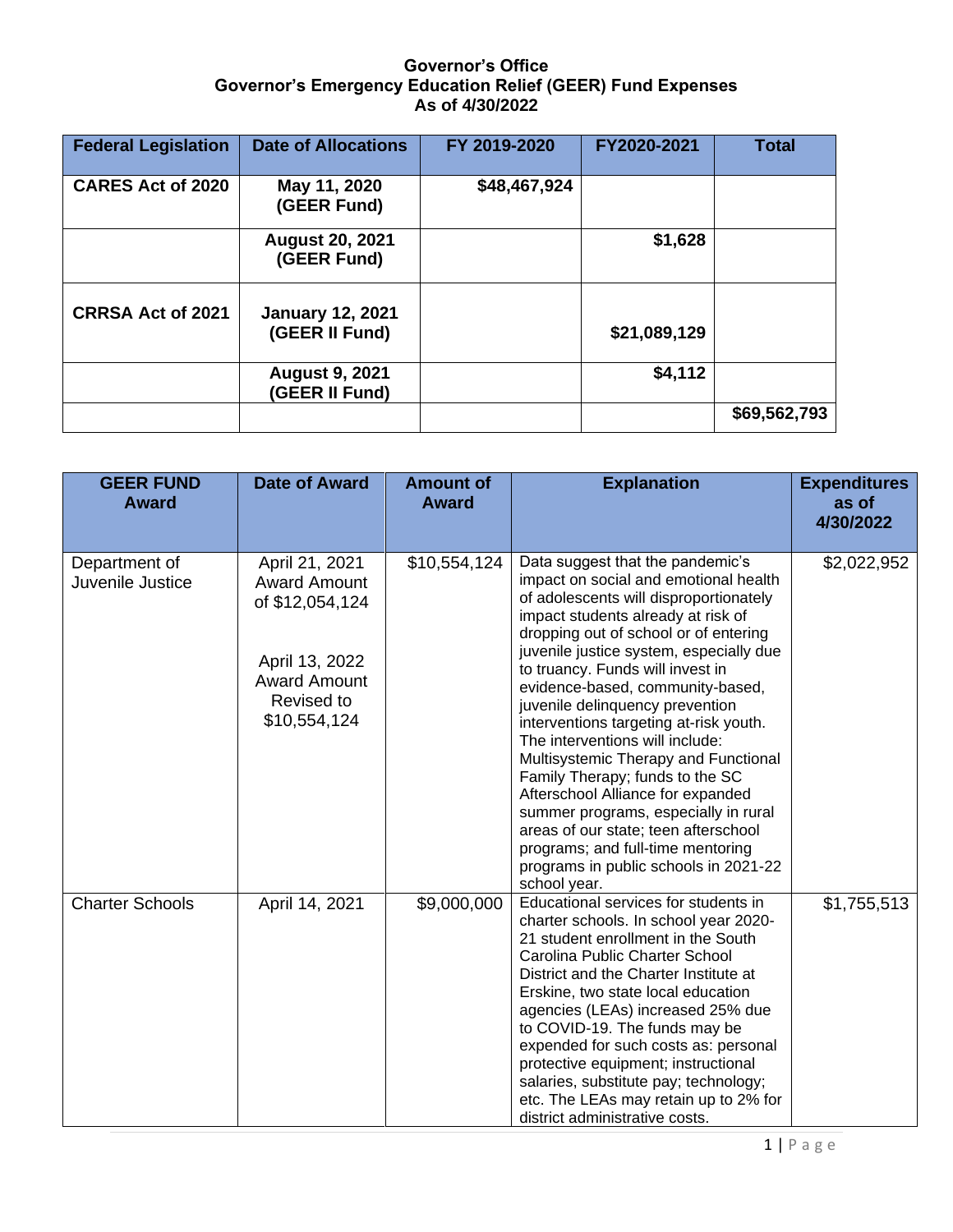| Coordinating<br>Council for<br>Workforce<br>Development<br>(Department of<br>Commerce) | April 14, 2021  | \$1,500,000 | Young adult workers, between the<br>ages of 16 and 24, who were<br>impacted by COVID-19 need<br>additional education supports and<br>career exploration. Funds will<br>implement the South Carolina<br>Workforce Journey's initiative, which<br>will provide career exploration and job<br>preparation. The initiative will employ<br>new technology to highlight current<br>and prospective career opportunities<br>and will target individuals in high<br>schools, career and technical<br>education centers, and technical<br>colleges. Funds will pay for 30,000<br>individuals to take an assessment to<br>measure soft skills and core<br>competencies for entry and mid-skill<br>jobs.<br>Note: Coordinating Council for<br>Workforce Development is a state<br>council chaired by the Secretary of<br><b>Commerce and includes State</b><br>Superintendent of Education and<br>staff, representatives from higher<br>education and business, and the<br>representatives from the Department<br>of Employment and Workforce. | \$285,000 |
|----------------------------------------------------------------------------------------|-----------------|-------------|-------------------------------------------------------------------------------------------------------------------------------------------------------------------------------------------------------------------------------------------------------------------------------------------------------------------------------------------------------------------------------------------------------------------------------------------------------------------------------------------------------------------------------------------------------------------------------------------------------------------------------------------------------------------------------------------------------------------------------------------------------------------------------------------------------------------------------------------------------------------------------------------------------------------------------------------------------------------------------------------------------------------------------------|-----------|
| University of South<br>Carolina                                                        | March 30, 2021  | \$6,000,000 | Establish network of eight computer<br>labs with reliable technology and<br>internet access in Columbia and<br>throughout the regional campuses of<br>the University of South Carolina,<br>which are all located within 15 miles<br>or less of a broadband desert. Labs<br>will be open at no cost and serve<br>students in K-12, in colleges,<br>especially Historically Black Colleges<br>and Universities, and the general<br>public.                                                                                                                                                                                                                                                                                                                                                                                                                                                                                                                                                                                            | \$0       |
| Department of<br><b>Social Services</b>                                                | January 5, 2021 | \$4,913,800 | Address educational needs of 600<br>foster care children and youth in<br>group homes through purchase of<br>electronic devices and increased<br>bandwidth to group homes and<br>tutoring services for children and<br>youth including special education<br>services.                                                                                                                                                                                                                                                                                                                                                                                                                                                                                                                                                                                                                                                                                                                                                                | \$191,190 |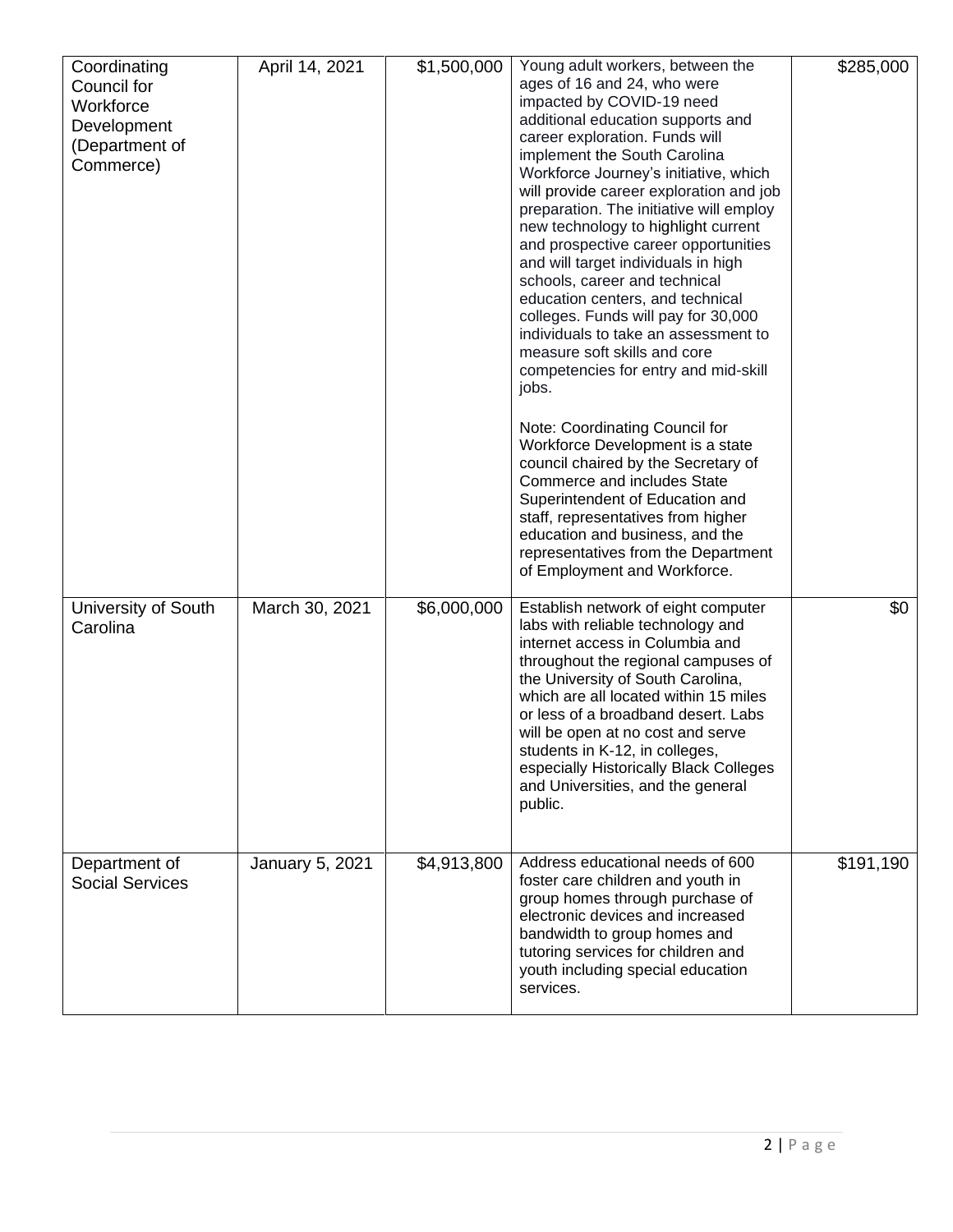| <b>SC Technical</b><br><b>College System</b>        | January 5, 2021<br><b>Award Amount</b><br>of \$8,000,000 | \$8,000,000  | Provide short-term training programs<br>for 3,100 adults attending state's<br>technical college system. Funds may<br>be used to defray costs of tuition,<br>fees, textbooks, and materials up to<br>\$5,000 per participant. No funds are<br>used for administrative costs.<br>Additional funds will supplement the<br>Workforce Scholarships for the<br>Future. The scholarships will cover<br>the cost of tuition and required fees at<br>any technical college in the state for<br>any adult or recent high school<br>graduate pursuing an associate<br>degree or industry credential in high-<br>demand careers like manufacturing,<br>health care, computer science and<br>information technology. | \$8,000,000  |
|-----------------------------------------------------|----------------------------------------------------------|--------------|---------------------------------------------------------------------------------------------------------------------------------------------------------------------------------------------------------------------------------------------------------------------------------------------------------------------------------------------------------------------------------------------------------------------------------------------------------------------------------------------------------------------------------------------------------------------------------------------------------------------------------------------------------------------------------------------------------|--------------|
| <b>Office of First Steps</b><br>to School Readiness | January 5, 2021                                          | \$5,000,000  | Provide in-person expanded day or<br>summer programs in private providers<br>for four-year-olds eligible for the full-<br>day 4K program                                                                                                                                                                                                                                                                                                                                                                                                                                                                                                                                                                | \$4,213,404  |
| SC Department of<br>Education *                     | January 5, 2021                                          | \$2,000,000  | Provide in-person expanded day or<br>summer programs in public schools<br>for four-year-olds eligible for the full-<br>day 4K program                                                                                                                                                                                                                                                                                                                                                                                                                                                                                                                                                                   | \$1,157,472  |
| <b>TOTAL</b>                                        |                                                          | \$48,469,552 |                                                                                                                                                                                                                                                                                                                                                                                                                                                                                                                                                                                                                                                                                                         | \$17,625,531 |

**\***One school district provided expenses that were then cancelled when the district stopped offering classes, which accounts for the \$20,244 difference between prior report

Note: The initial award to the Department of Juvenile Justice was reduced to reflect revised and practical realities of spending the funds during the grant period for qualified reimbursements. The Office of the Governor is considering how to reallocate these funds to existing grant recipients.

## **GEER Fund**

| <b>Total Budget:</b> | \$48,469,552 |
|----------------------|--------------|
| Awards: **           | \$48,469,552 |
| <b>Expenditures:</b> | \$17,625,531 |

\*\* The initial award to the Department of Juvenile Justice was reduced to reflect revised and practical realities of spending the funds during the grant period for qualified reimbursements.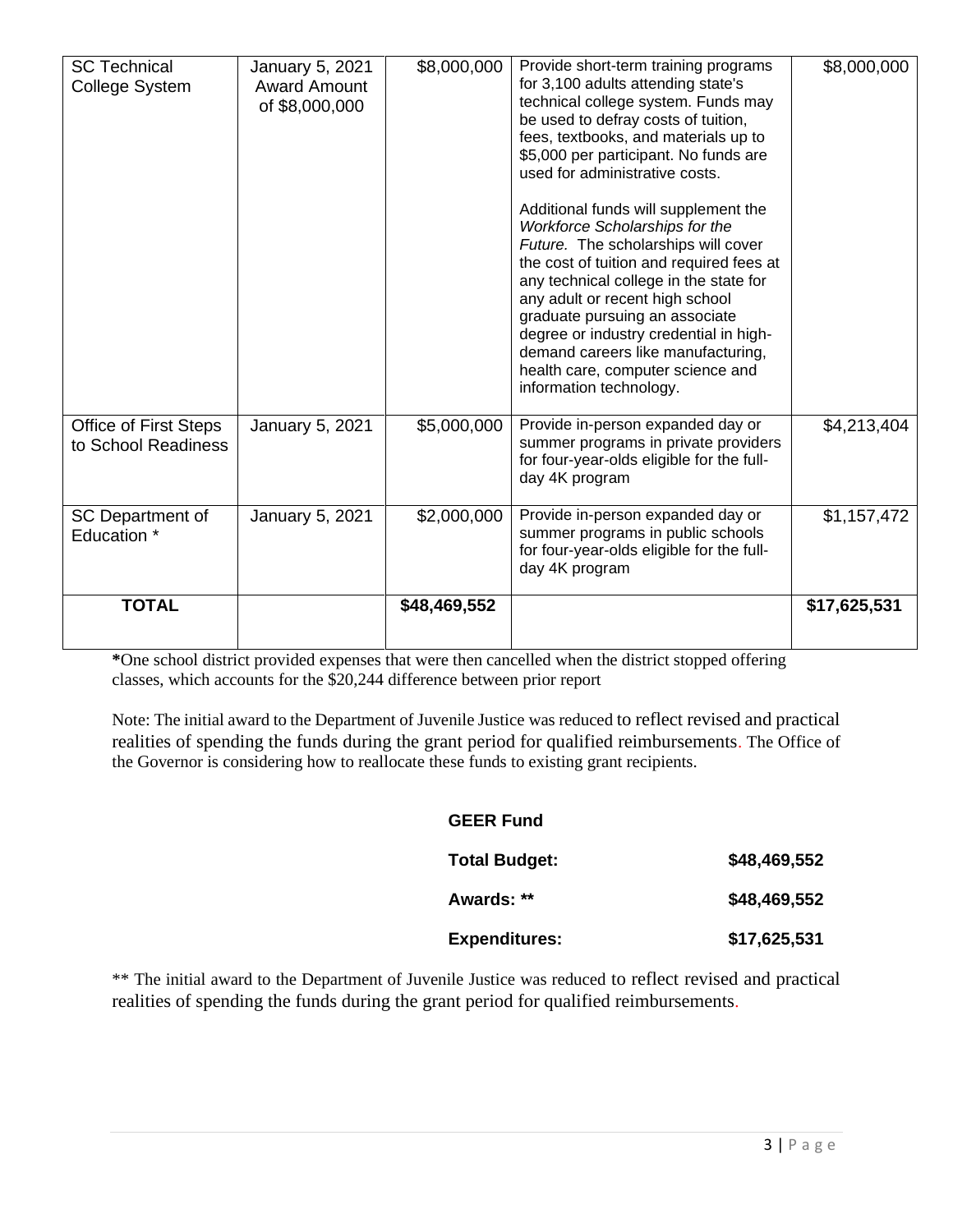| <b>GEER II FUND</b>                   | <b>Date of Award</b> | <b>Amount of</b><br><b>Award</b> | <b>Explanation</b>                                                                                                                                                                                                                                                                                                                                                                                                                                                                                                                                                                                                                                                                                                                                                                                                                                                                                                                                                                                                                                                                                                                                       | <b>Expenditures</b><br>as of<br>4/30/2022 |
|---------------------------------------|----------------------|----------------------------------|----------------------------------------------------------------------------------------------------------------------------------------------------------------------------------------------------------------------------------------------------------------------------------------------------------------------------------------------------------------------------------------------------------------------------------------------------------------------------------------------------------------------------------------------------------------------------------------------------------------------------------------------------------------------------------------------------------------------------------------------------------------------------------------------------------------------------------------------------------------------------------------------------------------------------------------------------------------------------------------------------------------------------------------------------------------------------------------------------------------------------------------------------------|-------------------------------------------|
| <b>SC Technical</b><br>College System | July 30, 2021        | \$4,000,000                      | As of July 30, 2021, \$7.5 of the \$8.0<br>million awarded to SC Technical<br>College System had been obligated.<br>To finish the fiscal year and continue<br>providing short-term training<br>programs for adults, an additional<br>\$4.0 million was awarded to the SC<br>Technical College System to cover<br>the cost of the training. Funds may be<br>used to defray costs of tuition, fees,<br>textbooks, and materials up to \$5,000<br>per participant. No funds are used for<br>administrative costs.                                                                                                                                                                                                                                                                                                                                                                                                                                                                                                                                                                                                                                           | \$2,318,016                               |
| <b>SC Technical</b><br>College System | November 3, 2021     | \$17,093,241                     | Efforts initiated with GEER I funds for<br>short-term training programs is<br>extended and expanded due to the<br>demand created by the pandemic.<br>These funds will be used for a new<br>workforce scholarship "pilot" program<br>at South Carolina's 16 technical<br>colleges designed to address the<br>historic labor crisis affecting<br>employers in all sectors of the<br>economy. This initiative will be called<br>the Workforce Scholarships for the<br>Future. The scholarships will cover<br>the cost of tuition and required fees at<br>any technical college in the state for<br>any adult or recent high school<br>graduate pursuing an associate<br>degree or industry credential in high-<br>demand careers like manufacturing,<br>health care, computer science and<br>information technology.<br>Scholarship recipients will be required<br>to maintain a 2.0 grade point average<br>and complete one of the following<br>requirements:<br>Complete 100 hours of<br>voluntary time to a nonprofit or<br>public-service organization; or<br>Are employed; or<br>Take a financial literacy course<br>offered at the technical college. | \$0                                       |
| <b>TOTAL</b>                          |                      | \$21,093,241                     |                                                                                                                                                                                                                                                                                                                                                                                                                                                                                                                                                                                                                                                                                                                                                                                                                                                                                                                                                                                                                                                                                                                                                          | \$0                                       |